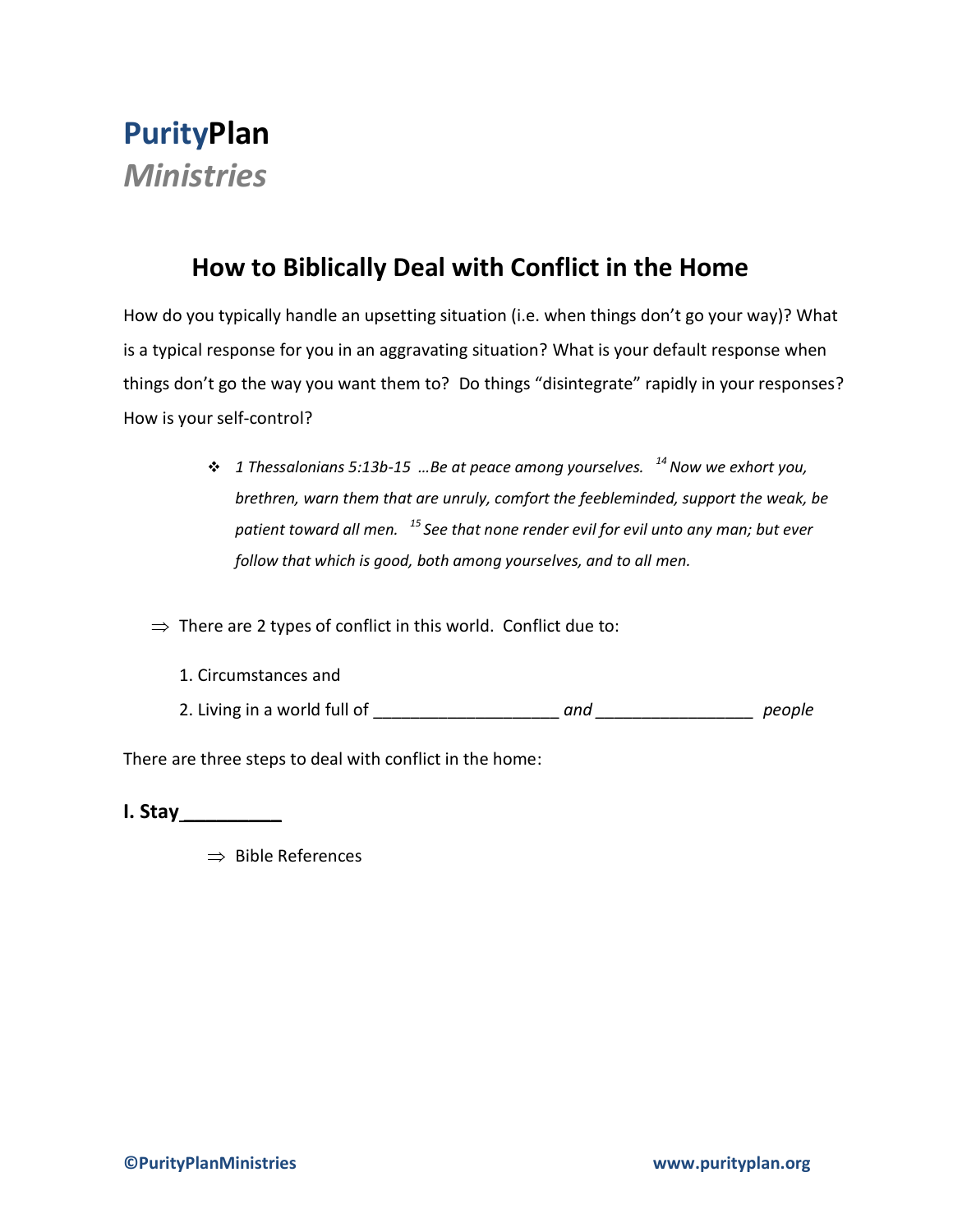$\Rightarrow$  The Blessing of Being Low

**II. Keep \_\_\_\_\_\_\_\_\_\_ \_\_\_\_\_\_\_\_\_\_\_\_\_ \_\_\_\_\_\_\_\_\_ & your \_\_\_\_\_\_\_\_\_\_\_\_\_\_ Down**

## **III. \_\_\_\_\_\_\_\_\_\_\_\_ to the Lord and keep \_\_\_\_\_\_\_\_\_\_\_\_\_\_\_ your situation to Him**

 *1 Peter 2:18-23 Servants, be subject to your masters with all fear; not only to the good and gentle, but also to the forward [unreasonable]. <sup>19</sup>For this is thankworthy, if a man for conscience toward God endure grief, suffering wrongfully. <sup>20</sup> For what glory is it, if, when ye be buffeted for your faults, ye shall take it patiently? but if, when ye do well, and suffer for it, ye take it patiently, this is acceptable with God.* 

*<sup>21</sup>For even hereunto were ye called: because Christ also suffered for us, leaving us an example, that ye should follow his steps: <sup>22</sup>Who did no sin, neither was guile found in his mouth: <sup>23</sup>Who, when he was reviled, reviled not again; when he suffered, he threatened not; but committed himself to him that judgeth righteously:*

 *1 Peter 4:19 Wherefore let them that suffer according to the will of God commit the keeping of their souls to him in well doing, as unto a faithful Creator.*